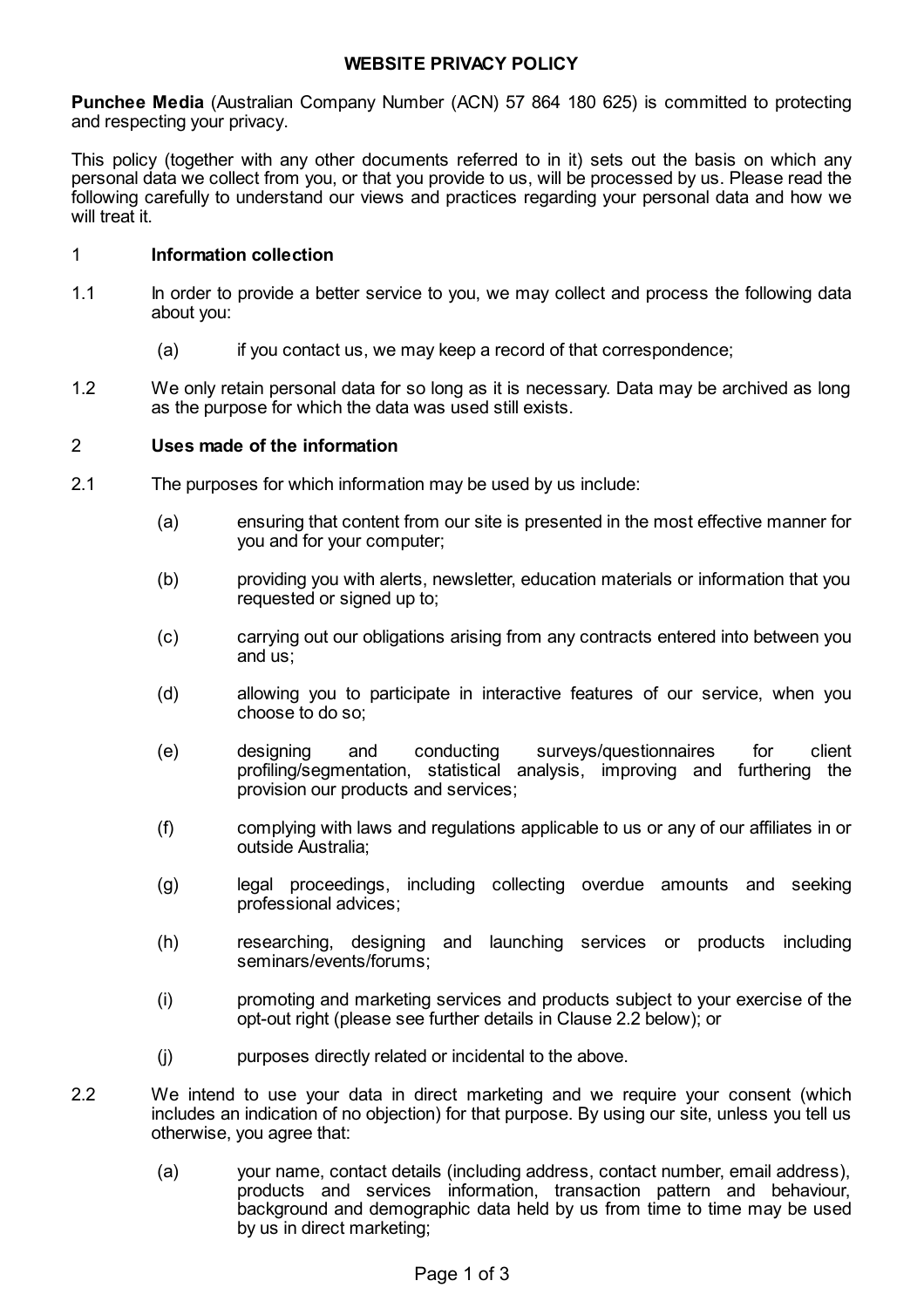- (b) the following classes of services, products and subjects may be marketed to you:
	- (i) services and products related to our site and/or our affiliates (including marketing affiliates programs we are a part of);
	- (ii) reward, loyalty or privileges programmes, promotional offers and related services; and
	- (iii) invitations to events such as seminars/webinars/tele-seminars, conferences, live programs or events.
- (c) We may conduct direct marketing via fax, email, direct mail, telephone and other means of communication or send e-newsletters to you. You may choose not to receive promotional materials, by simply telling us (see below for contact details), and we will cease to do so, without charge.

## 3 **Disclosure of your information**

We will keep the personal data we hold confidential but may provide information to:

- (a) personnel, agents, advisers, auditors, contractors, financial institutions, and service providers in connection with our operations or services;
- (b) our offices, affiliates, business partners and counterparts (if any);
- (c) persons under a duty of confidentiality to us;
- (d) persons to whom we are required to make disclosure under applicable laws and regulations in or outside Australia; or
- (e) actual or proposed transferees or participants of our services in or outside Australia.

## 4 **Cookies**

- 4.1 Our website uses cookies to distinguish you from other users of our website. This helps us to provide you with a good experience when you browse our website and also allows us to improve our site. By continuing to browse the site, you are agreeing to our use of cookies.
- 4.2 A cookie is a small file of letters and numbers that we store on your browser or the hard drive of your computer. Cookies contain information that is transferred to your computer's hard drive.
- 4.3 We use the following cookies:
- 4.4 Please note that third parties (including, for example, advertising networks and providers of external services like web traffic analysis services) may also use cookies, over which we have no control. These cookies are likely to be analytical/performance cookies or targeting cookies.
- 4.5 You block cookies by activating the setting on your browser that allows you to refuse the setting of all or some cookies. However, if you use your browser settings to block all cookies (including essential cookies) you may not be able to access all or parts of our site.

## 5 **Security**

- 5.1 All information you provide to us is stored on our secure servers. Where we have given you (or where you have chosen) a password which enables you to access certain parts of our site, you are responsible for keeping this password confidential. We ask you not to share a password with anyone.
- 5.2 Unfortunately, the transmission of information via the internet is not completely secure.